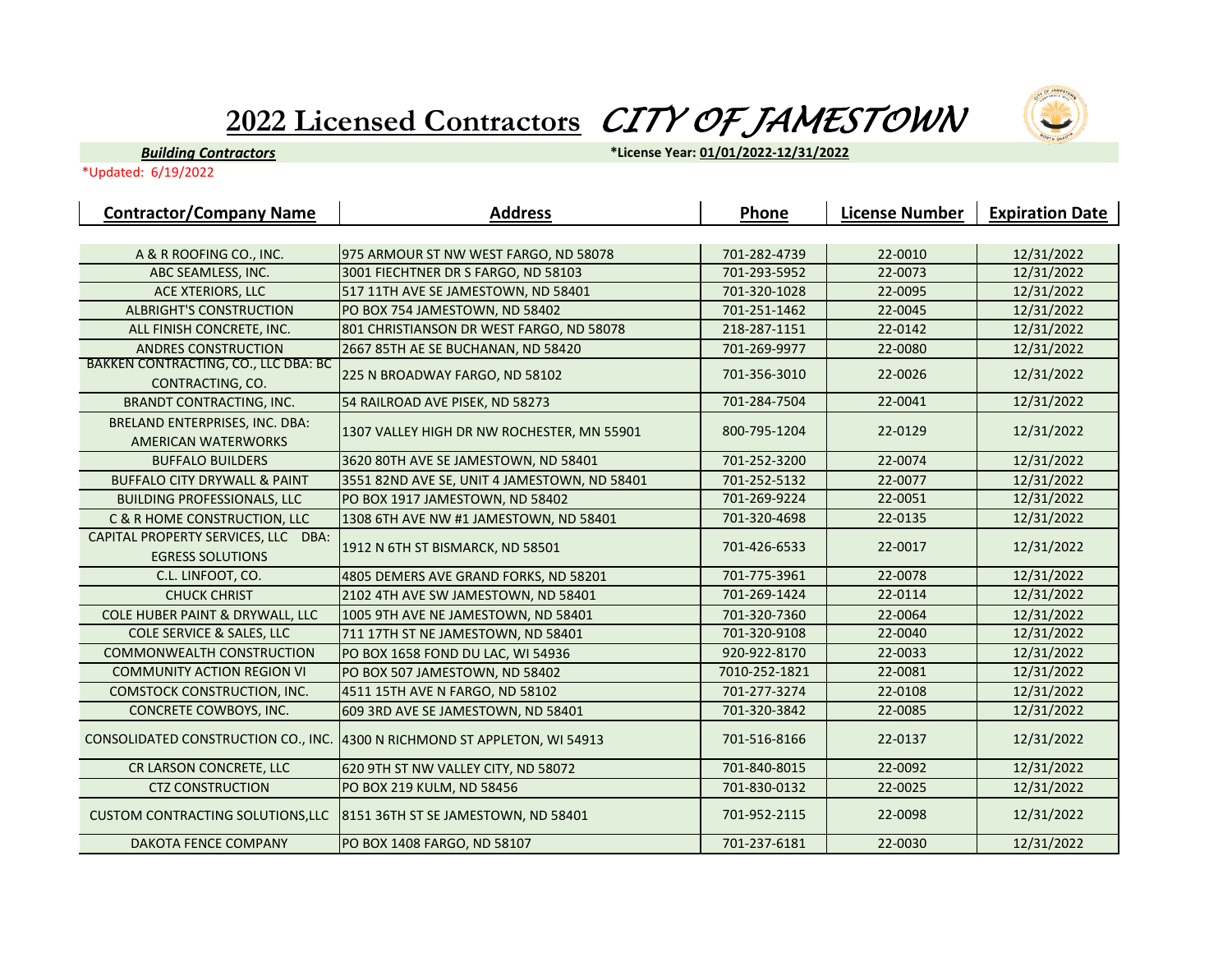| DAN POLAND MACHINE, INC.               | 8056 36TH ST SE JAMESTOWN, ND 58401                                        | 701-252-9353 | 22-0071 | 12/31/2022 |
|----------------------------------------|----------------------------------------------------------------------------|--------------|---------|------------|
| DARCHUK'S FABRICATION & STAINLESS      | 1608 INDUSTRY AVE PARK RAPIDS, MN 56470                                    | 218-732-1427 | 22-0107 | 12/31/2022 |
| STEEL WORKS, INC.                      |                                                                            |              |         |            |
|                                        | DESIGNER HOMES OF FARGO-MOORHEAD, 4342 15TH AVE S, STE 105 FARGO, ND 58103 | 701-492-5057 | 22-0123 | 12/31/2022 |
| DIAMOND CROSS CONSTRUCTION             | 8288 41ST ST SE JAMESTOWN, ND 58401                                        | 701-368-9377 | 22-0048 | 12/31/2022 |
| DUNWOODIE CONSTRUCTION                 | PO BOX 1034 JAMESTOWN, ND 58402                                            | 701-252-5452 | 22-0067 | 12/31/2022 |
| <b>ECKELSON BUILDERS</b>               | 230 2ND ST ECKELSON, ND 58481                                              | 701-840-4204 | 22-0059 | 12/31/2022 |
| <b>ENTERPRISE SALES COMPANY, INC.</b>  | 1213 E MAIN VALLEY CITY, ND 58072                                          | 701-845-1272 | 22-0076 | 12/31/2022 |
| FAR-MOOR ACOUSTICS & FLOORS, LLC       | 2301 16TH AVE S MOORHEAD, MN 56560                                         | 218-236-9222 | 22-0029 | 12/31/2022 |
| <b>FEIGERT CONSTRUCTION</b>            | 3275 HWY 20 SE JAMESTOWN, ND 58401                                         | 701-252-1484 | 22-0022 | 12/31/2022 |
| <b>FIVE STAR CONSTRUCTION</b>          | 1206 16TH ST SW JAMESTOWN, ND 58401                                        | 701-252-5002 | 22-0106 | 12/31/2022 |
| G4CM, LLC                              | 5424 SHORELINE DR MOUND, MN 55364                                          | 952-955-7775 | 220143  | 12/31/2022 |
| GATEWAY BUILDING SYSTEMS, INC.         | 2138 W MAIN AVE WEST FARGO, ND 58078                                       | 701-293-7202 | 22-0061 | 12/31/2022 |
| <b>GF CONSTRUCTION</b>                 | 8174 34TH ST SE JAMESTOWN, ND 58401                                        | 701-269-9056 | 22-0112 | 12/31/2022 |
| <b>GOOD SHEPHERD HOME IMPROVEMENT,</b> |                                                                            |              |         |            |
| <b>LLP</b>                             | 124 3RD AVE SE JAMESTOWN, ND 58401                                         | 701-320-5011 | 22-0090 | 12/31/2022 |
| H & H HOLDINGS, LLP                    | PO BOX 689 JAMESTOWN, ND 58402                                             | 701-952-8600 | 22-0018 | 12/31/2022 |
| HAAS CONSTRUCTION, LLC                 | <b>2710 5TH AVE NE</b>                                                     | 701-320-1885 | 22-0140 | 12/31/2022 |
| H. ANDERSON CONCRETE, LLC              | PO BOX 82 FINGAL, ND 58031                                                 | 701-924-8601 | 22-0042 | 12/31/2022 |
| <b>HATCH CONSTRUCTION</b>              | 3023 80TH AVE SE JAMESTOWN, ND 58401                                       | 701-659-0766 | 22-0038 | 12/31/2022 |
| <b>HCT REMODELING</b>                  | PO BOX 133 COMSTOCK, MN 56525                                              | 701-799-0231 | 22-0117 | 12/31/2022 |
| HERZOG ROOFING, INC.                   | PO BOX 245 DETROIT LAKES, MN 56502                                         | 218-847-1121 | 22-0124 | 12/31/2022 |
| HILLERUD CONSTRUCTION                  | 1008 2ND AVE SE JAMESTOWN, ND 58401                                        | 701-253-8310 | 22-0013 | 12/31/2022 |
| HILLIUS CONSTRUCTION, LLC              | 306 7TH AVE NE JAMESTOWN, ND 58401                                         | 701-252-4370 | 22-0111 | 12/31/2022 |
| HOCHHALTER CARPENTRY, INC.             | 423 3RD ST SW JAMESTOWN, ND 58401                                          | 701-952-2783 | 22-0016 | 12/31/2022 |
| HOMERS, LLC                            | 7948 37TH ST SE JAMESTOWN, ND 58401                                        | 701-252-6300 | 22-0035 | 12/31/2022 |
| HOUSE OF GLASS, INC.                   | PO BOX 228 ABERDEEN, SD 57402                                              | 605-225-2010 | 22-0065 | 12/31/2022 |
| <b>HOVDA CONSTRUCTION, LLC</b>         | 9708 32ND ST SE SPIRITWOOD, ND 58481                                       | 701-840-0518 | 22-0116 | 12/31/2022 |
| INDUSTRIAL BUILDERS, INC.              | PO BOX 406 FARGO, ND 58107                                                 | 701-282-4977 | 22-0103 | 12/31/2022 |
| <b>INFINITY BUILDING SERVICES</b>      | PO BOX 1924 JAMESTOWN, ND 58402                                            | 701-952-7500 | 22-0093 | 12/31/2022 |
| <b>IVERSON CONSTRUCTION, INC.</b>      | 550 45TH ST NW JAMESTOWN, ND 58401                                         | 701-320-3751 | 22-0087 | 12/31/2022 |
| <b>JACK GESKE CONSTRUCTION</b>         | 6440 10TH ST SE PINGREE, ND 58476                                          | 701-307-0148 | 22-0070 | 12/31/2022 |
| JAMES RIVER CONCRETE, LLC              | 1734 5TH AVE NE JAMESTOWN, ND 58401                                        | 701-269-2288 | 22-0060 | 12/31/2022 |
| <b>JAMESTOWN BUILDERS</b>              | 121 5TH AVE SE JAMESTOWN, ND 58401                                         | 701-252-1559 | 22-0015 | 12/31/2022 |
| JAY REED CONSTRUCTION                  | PO BOX 284 GACKLE, ND 58442                                                | 701-485-3900 | 22-0099 | 12/31/2022 |
| <b>JBM CONTRACTING, INC.</b>           | 4627 44TH AVE S, STE #102 FARGO, ND 58104                                  | 701-532-4462 | 22-0011 | 12/31/2022 |
| JE DUNN CONSTRUCTION COMPANY           | 1001 LOCUST ST KANSAS CITY, MO 64106                                       | 816-474-8600 | 22-0131 | 12/31/2022 |
| JEFFREY CHURA CONSTRUCTION             | 606 HOLIDAY PARK VILLAGE JAMESTOWN, ND 58401                               | 701-952-2681 | 22-0024 | 12/31/2022 |
| JOE GOEHNER CONSTRUCTION               | 505 2ND AVE NE JAMESTOWN, ND 58401                                         | 701-252-0638 | 22-0050 | 12/31/2022 |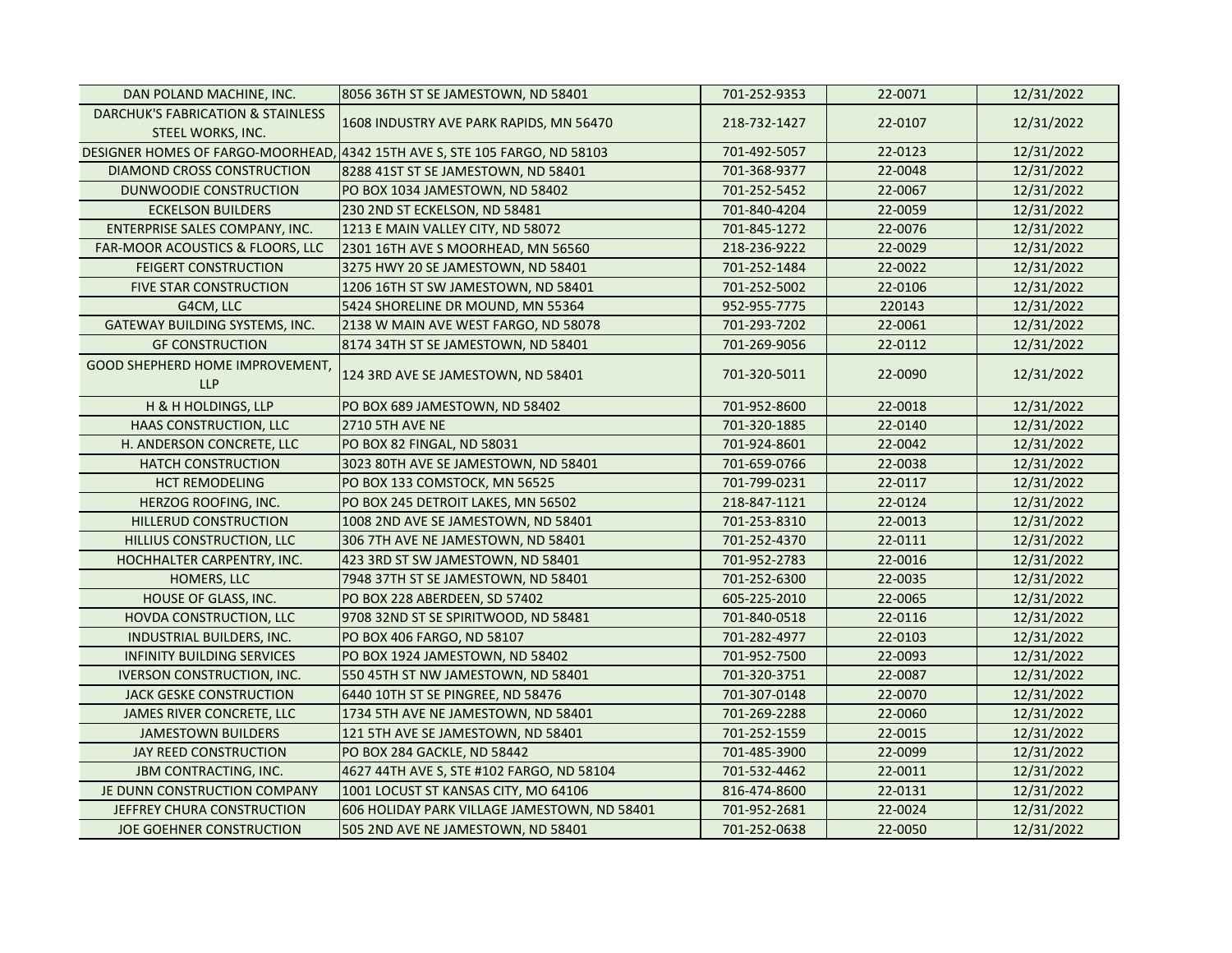| JOHN CHRISTOPHER DBA: 12/12 ROOFING                 | PO BOX 2 WIMBLEDON, ND 58492                 | 701-368-8946   | 22-0138 | 12/31/2022 |
|-----------------------------------------------------|----------------------------------------------|----------------|---------|------------|
| <b>KEPIDA CONTRACTING, LLC</b>                      | 3345 5TH AVE NW JAMESTOWN, ND 58401          | 701-361-8887   | 22-0086 | 12/31/2022 |
| L.P. LOCAL REMODELING & HOME REPAIR                 | 1507 4TH AVE NE JAMESTOWN, ND 58401          | 701-269-9058   | 22-0105 | 12/31/2022 |
| LAVALLE FLOORING, INC.                              | 2435 W MAIN ST VALLEY CITY, ND 58072         | 701-845-9380   | 22-0094 | 12/31/2022 |
| <b>LD CONCRETE</b>                                  | 8257 37TH ST SE JAMESTOWN, ND 58401          | 701-320-7174   | 22-0043 | 12/31/2022 |
| LIECHTY HOMES, INC.                                 | PO BOX 1937 JAMESTOWN, ND 58402              | 701-252-3081   | 22-0054 | 12/31/2022 |
| LUX CONCRETE, INC.                                  | PO BOX 1057 JAMESTOWN, ND 58402              | 701-252-7046   | 22-0069 | 12/31/2022 |
| M.A. MORTENSON COMPANY                              | 700 MEADOW LANE N MINNEAPOLIS, MN 55422      | 763-522-2100   | 22-0122 | 12/31/2022 |
| M & J HANDYMAN                                      | 517 3RD ST SE JAMESTOWN, ND 58401            | 701-659-0472   | 22-0014 | 12/31/2022 |
| MARANATHA CUSTOM CHURCHES, INC.                     | PO BOX 950 JAMESTOWN, ND 58402               | 701-252-4058   | 22-0127 | 12/31/2022 |
| <b>MARVEL HOMES, LLC</b>                            | 8121 36TH ST SE JAMESTOWN, ND 58401          | 1-844-262-7835 | 22-0037 | 12/31/2022 |
| <b>MCGRUDER CONSTRUCTION</b>                        | 3333 HWY 20 JAMESTOWN, ND 58401              | 701-252-1209   | 22-0072 | 12/31/2022 |
| <b>METROPOLITAN MECHANICAL</b><br>CONTRACTORS, INC. | 860 9TH ST NE, UNIT J WEST FARGO, ND 58078   | 701-205-3780   | 22-0134 | 12/31/2022 |
| <b>MESSNER CONSTRUCTION</b>                         | 1605 8TH AVE NW JAMESTOWN, ND 58401          | 701-320-6657   | 22-066  | 12/31/2022 |
| MIGUEL GRAJEDA DBA: OUTSIDE<br><b>CREATOINS</b>     | 3471 82ND AVE SE JAMESTOWN, ND 58401         | 928-925-2240   | 22-0075 | 12/31/2022 |
| <b>MIKES CONSTRUCTION &amp; REPAIR</b>              | PO BOX 324 ORISKA, ND 58063                  | 701-840-3012   | 22-0032 | 12/31/2022 |
| MILLER INSULATION CO., INC.                         | PO BOX 1393 BISMARCK, ND 58502               | 701-258-4323   | 22-0120 | 12/31/2022 |
| <b>MORTON BUILDINGS, INC.</b>                       | PO BOX 399 MORTON, IL 61550                  | 309-263-7474   | 22-0110 | 12/31/2022 |
| NB CONCRETE & CONSTRUCTION, LLC                     | 1530 5TH AV SW JAMESTOWN, ND 58401           | 701-659-0457   | 22-0089 | 12/31/2022 |
| ND WOODWORKS, LLC                                   | 8176 34TH ST SE JAMESTOWN, ND 58401          | 701-368-2806   | 22-0139 | 12/31/2022 |
| NEWMAN SIGNS, INC.                                  | 1606 6TH AVE SW JAMESTOWN, ND 58401          | 701-252-1970   | 22-0055 | 12/31/2022 |
| NILL CONSTRUCTION, INC.                             | 2602 3RD AVE SW JAMESTOWN, ND 58401          | 701-252-6077   | 22-0053 | 12/31/2022 |
| NORTHLAND GLASS & GLAZING, LLC                      | 3311 39TH ST S FARGO, ND 58104               | 701-277-8700   | 22-0104 | 12/31/2022 |
| NORTHLAND SHEDS, INC.                               | PO BOX 163 MILBANK, SD 57252                 | 605-695-3795   | 22-0058 | 12/31/2022 |
| NORTHLAND WINDOW & DOOR, LLC                        | PO BOX 2032 JAMESTOWN, ND 58402              | 701-320-9918   | 22-0119 | 12/31/2022 |
| NOVA FIRE PROTECTION, INC.                          | 304 41ST ST SW FARGO, ND 58103               | 701-282-0268   | 22-0062 | 12/31/2022 |
| O'DAY EQUIPMENT, LLC                                | PO BOX 2706 FARGO, ND 58108                  | 701-282-9260   | 22-0057 | 12/31/2022 |
| OLAF ANDERSON CONSTRUCTION, INC.                    | PO BOX 2766 FARGO, ND 58108                  | 701-237-3605   | 22-0083 | 12/31/2022 |
| OPP N' HAMMER HANDYMAN, LLC                         | 513 10TH AVE SE JAMESTOWN, ND 58401          | 701-659-0565   | 22-0115 | 12/31/2022 |
| PACK CONSTRUCTION, INC.                             | 6615 4TH ST NE CARRINGTON, ND 58421          | 701-652-2279   | 22-0136 | 12/31/2022 |
| PARKSTREET DEVELOPMENT, INC.                        | 209 1ST AVE S JAMESTOWN, ND 58401            | 701-253-8176   | 22-0082 | 12/31/2022 |
| PARKVIEW NURSERY, INC.                              | 304 E MELGAARD RD ABERDEEN, SD 57401         | 605-225-7818   | 22-0019 | 12/31/2022 |
| PINE RIDGE BUILDERS                                 | 613 2ND ST NE JAMESTOWN, ND 58401            | 701-320-1111   | 22-0012 | 12/31/2022 |
| PIONEER PAINTING & DECORATING                       | PO BOX 1488 JAMESTOWN, ND 58402              | 701-252-4084   | 22-0020 | 12/31/2022 |
| PONTCHARTRAIN PARTNERS, LLC                         | 739 S CLARK ST NEW ORLEANS, LA 70119         | 504-872-3199   | 22-0141 | 12/31/2022 |
| PULSIFER CONSTRUCTION, INC.                         | 2601 HWY 9 NE NEW LONDON, MN 56273           | 720-354-2602   | 22-0047 | 12/31/2022 |
| <b>QUALTEK WIRELESS, LLC</b>                        | 475 SENTRY PRKWY E, #200 BLUE BELL, PA 19422 | 484-451-8501   | 22-0128 | 12/31/2022 |